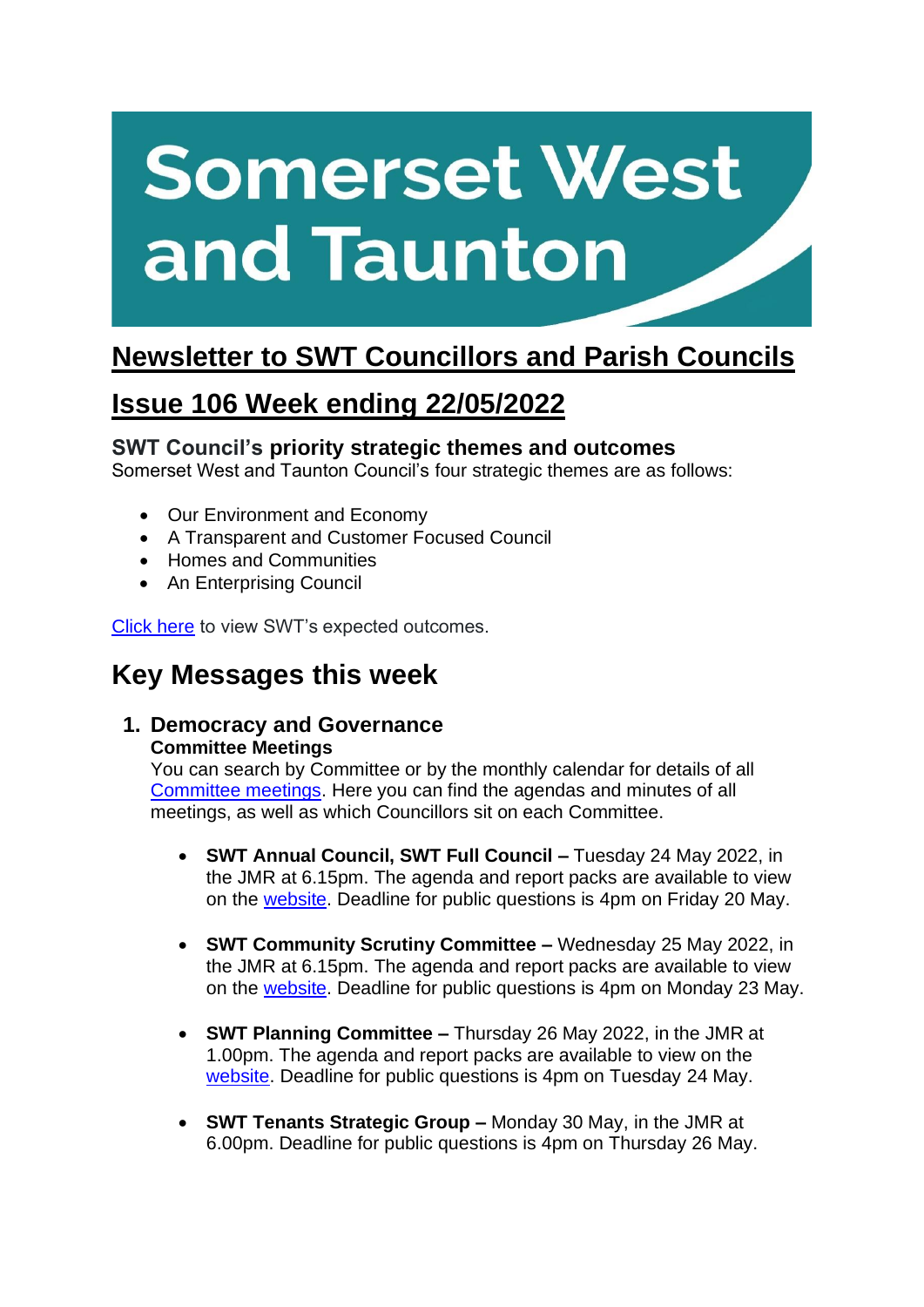• **SWT Corporate Scrutiny Committee –** Wednesday 1 June 2022, in the JMR at 6.15pm. Deadline for public questions is 4pm Monday 30 May.

Meetings will still all be live streamed so that members of the public can watch at home. To watch the live stream when the meeting commences, please visit the SWT website by [clicking here.](https://democracy.somersetwestandtaunton.gov.uk/mgCalendarMonthView.aspx) If you are not able to watch the meeting live, you can also watch it after the meeting.

Please see the dates listed above re deadlines for submitting questions or statements. Information on speaking at public meetings is available on the SWT [website.](https://www.somersetwestandtaunton.gov.uk/your-council/speaking-at-a-council-meeting/)

#### **2. Reminder - Town and Parish Register of Interest Forms**

The Localism Act 2011 requires that the Monitoring Officer hold and maintain a register of interest for all District, Town and Parish Councillors.

All Town and Parish Councillors are required to fill in a new Register of Interest (ROI) form. A form will need to be completed irrespective of whether they have been a Councillor before. SWT delete and securely destroy any previous ROI forms.

They will have 28 days to return their form following their declaration of acceptance of office. The email address to send the forms to is [governance@somersetwestandtaunton.gov.uk.](mailto:governance@somersetwestandtaunton.gov.uk) If any Councillors decide to print and send the forms in the post, please ensure that they are addressed as:

Governance Team Somerset West and Taunton Council Deane House, Belvedere Road, Taunton, TA1 1HE

Once the forms arrive with the SWT Governance Team they will have signatures redacted, scanned, and uploaded to the website. It is a legal requirement that the Monitoring Officer publishes all Register of Interest forms on the SWT website. If any Councillors are concerned about this, please ask them to contact the Monitoring Officer to discuss.

Traditionally, some Town and Parish Councils have been better at returning their ROIs than others. This year the Monitoring Officer will give an update to each Ward Member (in mid to late June) on the returns that are missing so that this can be raised when they are attending the next Town or Parish Council meeting. Updates will also be regularly given to the Standards Committee.

**3. Reminder - Training available to Councillors and Parish Clerks** Now that you have your new Councils/Councillors in place it is worth thinking about training, as it is always good to get your new Councils off to a good start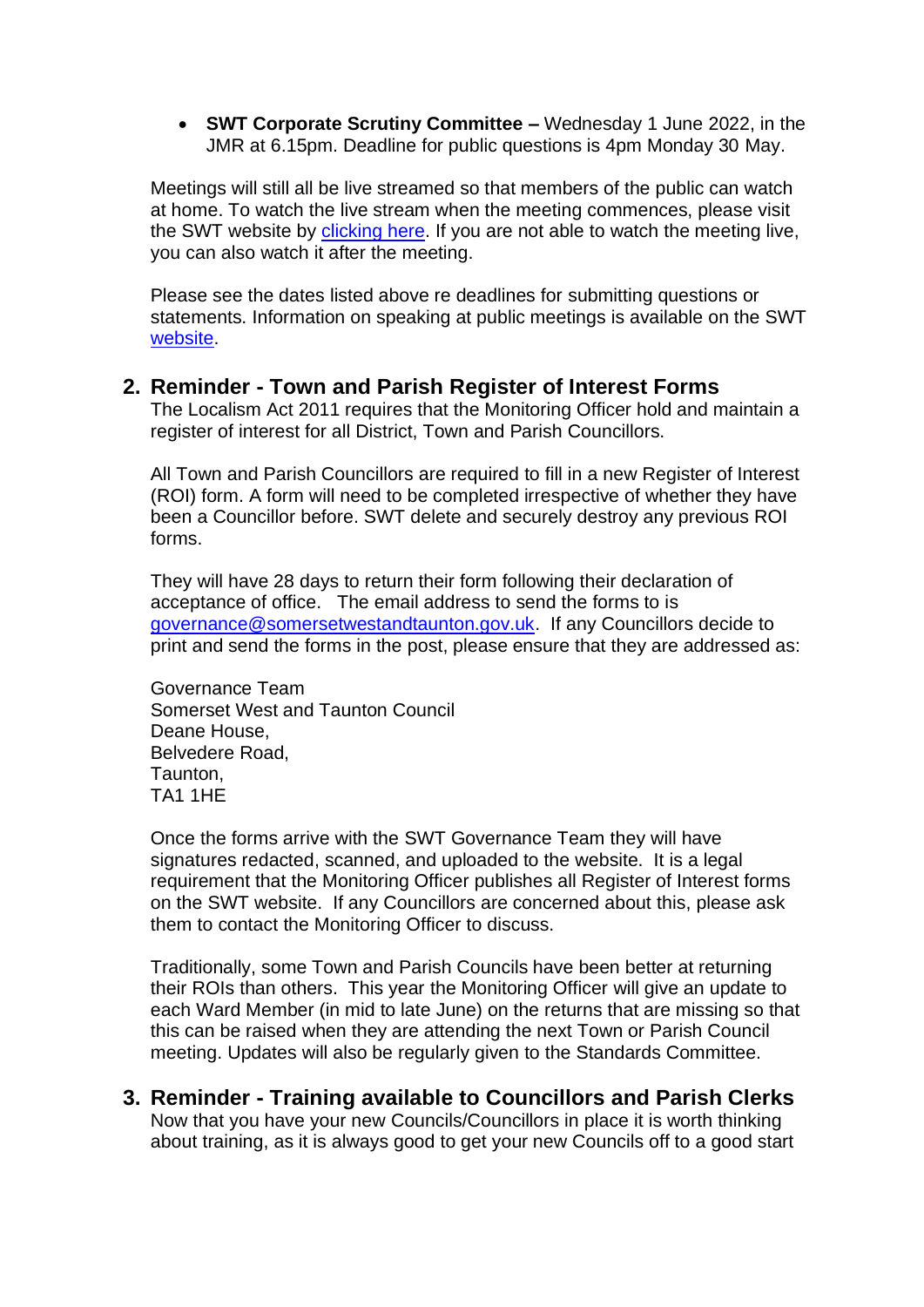The [Somerset Association of Local Councils](https://www.somerset-alc.org.uk/) (SALC) run a number of courses that are designed for new Councillors (or are a useful refresher), which include:

- Councillor essentials P1 Roles and Responsibilities
- Councillor essentials P2 Governance and Finance
- Responding to Planning Applications
- Successful chairing
- The Council as an employer

They also offer training on the Code of Conduct.

However, in previous years SWT has also offered several sessions on the Code of Conduct, Register of Interests, meeting etiquette and the pitfalls of social media. As well as offering several virtual sessions that any Councillor or Clerk can attend, the Monitoring Officer is also willing to undertake training for any Town and Parish Council, if they would like it.

Please email [A.Tregellas@somersetwestandtaunton.gov.uk](mailto:A.Tregellas@somersetwestandtaunton.gov.uk) if your Council would like to attend a SWT training session.

#### **4. Big Jubilee Lunch – Picnic in the Park**

A party to mark the [Queen's Platinum Jubilee](https://platinumjubilee.gov.uk/) is being held in Taunton's Vivary Park on **Sunday 5 June**.

The Big Jubilee Lunch will run from 11am to 4.30pm with everyone invited to bring their own picnic, rugs, chairs and flags.

The event will be officially opened at midday by the Mayor of Taunton, Cllr Sue Lees, with outside broadcast support from Tone FM.

There will be entertainment to suit all ages with theatre performances, games and activities.

Further information on the Big Jubilee Lunch with updates on activities and attractions can be found on the SWT [website](https://www.somersetwestandtaunton.gov.uk/queens-jubilee-celebrations/) and social media - search Taunton Jubilee or use the hashtag #TauntonJubilee.

Please [click here](https://www.somersetwestandtaunton.gov.uk/news/celebrate-the-queen-s-platinum-jubilee-with-swt/) to read the full press release.

## **5. Reminder - New campaign promotes SWT as business 'growth hotspot'**

Backed by key business leaders, SWT has launched an exciting new inward investment campaign to put the area on the map with future business investors.

The SWITCH campaign is being delivered to promote the area of Somerset West and Taunton as a key business destination, rich in growth and innovation opportunities.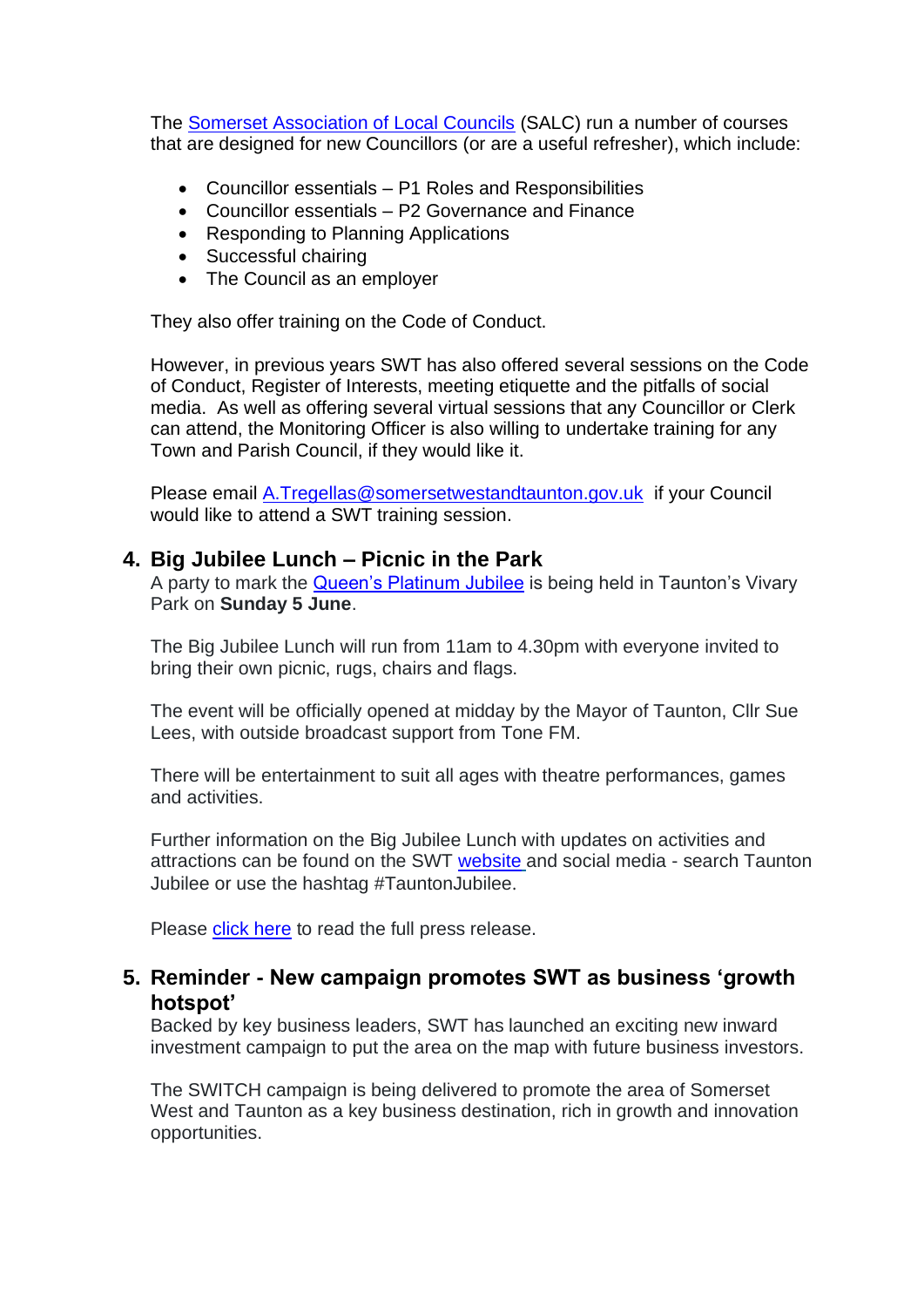The campaign, which launched yesterday (12 May 2022) at Somerset Cricket Club in Taunton, focuses on the opportunities in key growth sectors and the Council's investment and regeneration plans for the area; highlighting the many benefits for national and international organisations looking for a location for their business to thrive.

Please [click here](https://www.somersetwestandtaunton.gov.uk/news/new-campaign-promotes-swt-as-business-growth-hotspot/) to read the full press release.

#### **6. Reminder - Funding available for electric vehicle charge points**

SWT has launched a new round of grant funding to support the installation of electric vehicle charge points (EVCPs) across the district. 

Parish and town councils are being invited to apply for grants of up to £1,500 in match funding for installation of the charge points. 

Applications from parish and town councils, and community centres, are welcome **before the 30 September 2022**. 

Please [click here](https://www.somersetwestandtaunton.gov.uk/news/funding-available-for-electric-vehicle-charge-points/) to read the full press release.

#### **7. Reminder - Launch of SWT Climate News**

The SWT Climate Change Team has just launched its first 'Climate News' which will be published monthly on the SWT website and sent to SWT residents and businesses who sign up to receive a copy.

The newsletter aims to showcase all the great work that is happening across Somerset West and Taunton to achieve carbon-neutrality by 2030.

Please [click here](https://content.govdelivery.com/accounts/UKSWT/bulletins/316fd35) to read Issue 1.

# **8. Somerset Waste Partnership Services (SWP) Fixy off to a flying start**

Somerset's new repair and reuse initiative 'Fixy' got off to a flying start at the weekend, attracting around 200 visitors at the eat:Taunton festival. The Fixy team was overwhelmed by the public's appetite to find out more about how to breathe new life back into broken electricals and electronics.

As well as discussing the benefits of repair and reuse with nearly 200 eventgoers, the team shared information about the network of Repair Cafes across the county. That included the [Taunton Repair Café](https://tauntontransition.wordpress.com/) at nearby Moose Hall where repairs were running through much of the day.

#### **Fixy's next appointments are as follows, with more being added as they are confirmed:**

- Saturday 25 June **Stoke St Gregory** [EnviroFair](https://www.facebook.com/Envirostoke) 10am-4pm at Williams Hall, Stoke St Gregory.
- Saturday 9 July **Bishops Hull Repair Café** 10am-12noon at [Bishops](https://www.facebook.com/BishopsHullHub/)  [Hull Hub,](https://www.facebook.com/BishopsHullHub/) Bishops Hull Road, Bishop's Hull, Taunton TA1 5EB.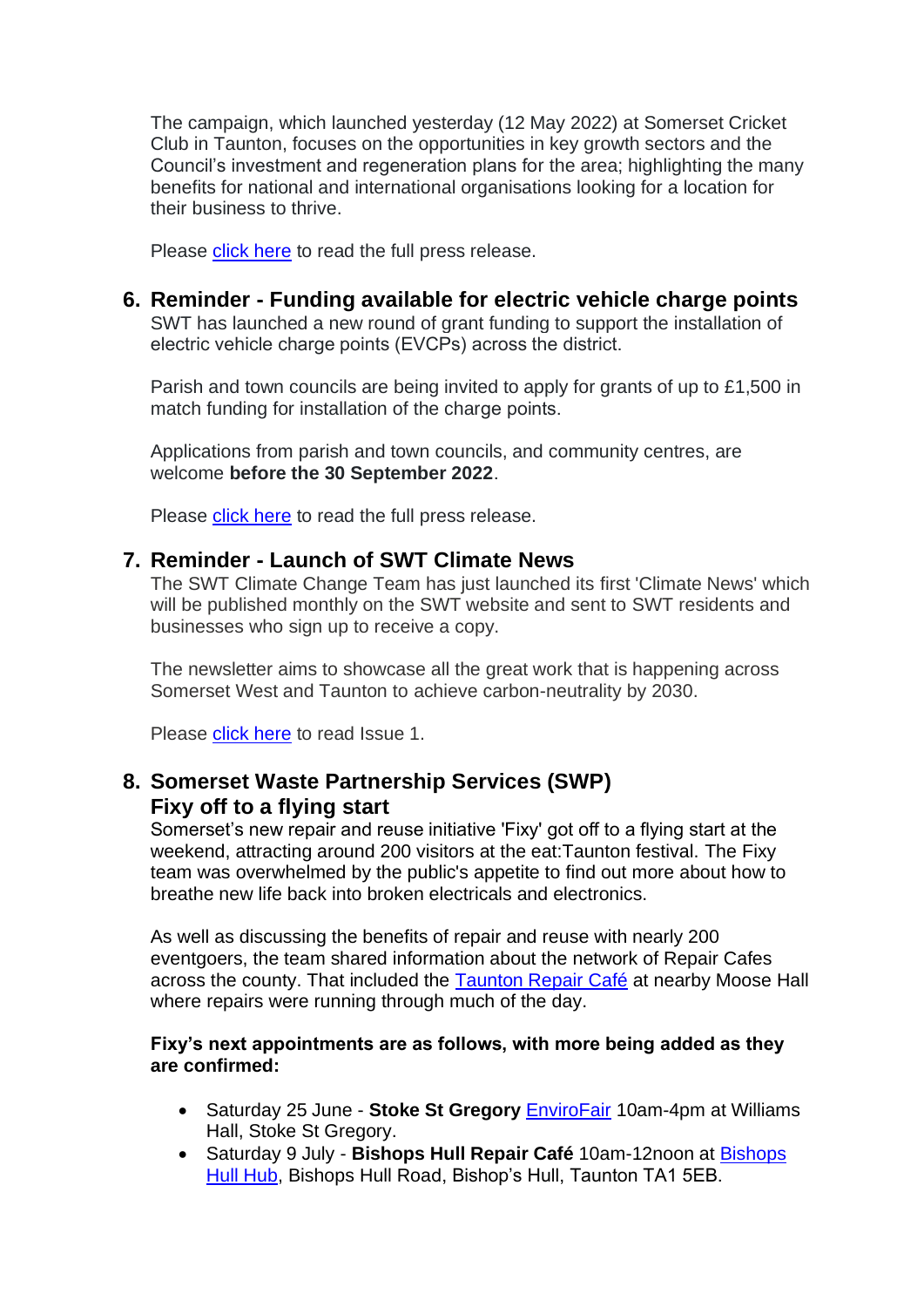• Saturday 16 July - [EcoFair](https://www.facebook.com/Ecofair-Yeovil-327430217932493/) **Yeovil**, all day at Holy Trinity Church, Lysander Road, Yeovil BA20 2DU.

At repair cafe events, the eye-catching blue and white van will provide tools and spare parts for volunteer fixers as well as banging the drum for Somerset's repair and reuse movement. By teaming up with Somerset-based Donate-IT, it will also be taking donations of broken or unwanted smart tech for repair to pass on to those schools, groups or individuals who need them.

Check [somersetwaste.gov.uk/fixy](https://www.somersetwaste.gov.uk/share-and-repair/) for the latest on where Fixy will be and when, as well as details of Somerset's Repair Cafes and how you can volunteer with them.

The Fixy project is a great example of the cross-authority Climate Emergency work, being delivered by Somerset Waste Partnership in partnership with [Resource Futures](https://www.resourcefutures.co.uk/) and [Donate-IT](https://donateit.co.uk/) with grant funding from [Ecosurety Exploration](https://www.ecosurety.com/impact/exploration-fund)  [Fund.](https://www.ecosurety.com/impact/exploration-fund) Each year millions of tonnes of electrical and electronic waste is thrown away and it is estimated that the average UK household has 20 unwanted electrical items. Fixing electricals is often easier than people think and as well as environmental benefits, it saves money and means you can keep hold of loved items for longer.

Later in the year, Fixy plans to visit schools and businesses to discuss how repair and reuse could work for them.

To see, download, print or add to a smart device all your collection days - for recycling, rubbish and garden waste - visit My Collection Day at [somersetwaste.gov.uk.](http://somersetwaste.gov.uk/?fbclid=IwAR3velLcLjig3tJMBaJ5GN7pDKShb2Mg2BiPlOSisalKJMZO3zm6EWOEOKk) (When entering your post code in the search bar, please include the gap i.e., AB12 3CD)

Calendars can be downloaded for printing or directly into your laptop or mobile device's calendar - creating helpful automatic reminders.

You can find lots more information about Recycle More online at [somersetwaste.gov.uk/recycle-more.](https://www.somersetwaste.gov.uk/recycle-more/) Extra guidance and support can be requested using a form on this page, or by calling SWT.

# **Partner Engagement – Key messages from other Public Service Areas**

# **Somerset County Council (SCC)**

**SCC Highway Maintenance Update**

Another week of reasonable weather this week has contributed to works being completed on schedule.

**IMPORTANT ANNOUNCEMENT** for users of the **A39 between Porlock and Minehead** on the hill at Venniford (the narrow section between the Wootton Courtenay junctions):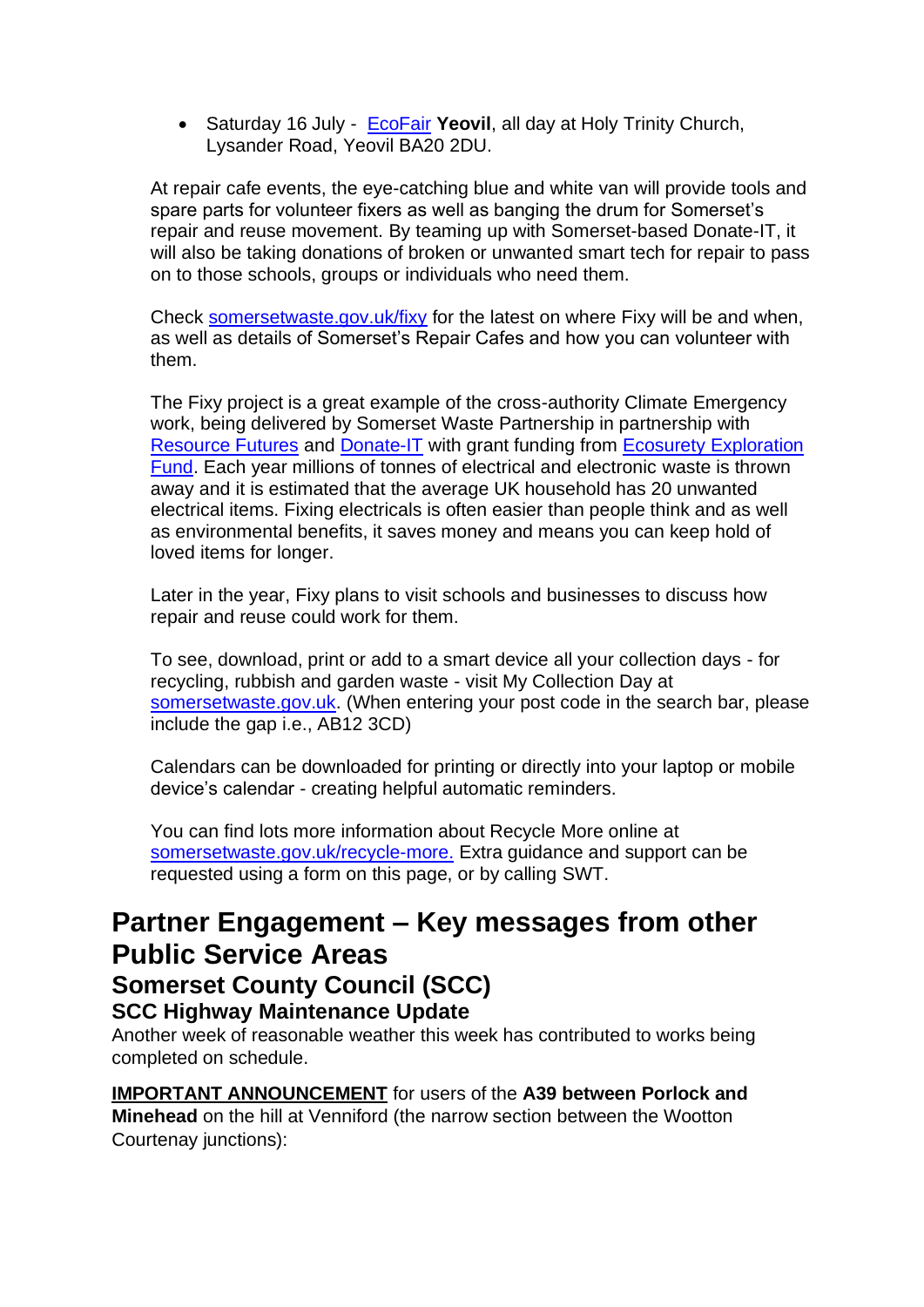Works to undertake important drainage work on the A39 between Minehead and Porlock have been **temporarily postponed**. These works will need to take place prior to the resurfacing planned in the summer and an alternative schedule will be shared with the community and road users as soon as it becomes available.

#### **New works for week commencing 23 May 2022 are:**

- **NEW:** Footway works at **Grange Drive Taunton**
- **NEW:** Drainage works at **Holywell lake, Wellington**
- **NEW:** Drainage works at **Chilcombe Lane Bicknoller**
- Completed: Footway resurfacing in at **Bradford on Tone Rd, Taunton**
- Completed: Carriageway patching at **A396 Bridgetown**
- Completed: Pedestrian safety barrier repairs**: Hamilton Road, Hurdle Way and A38 Musgrove entrance – Taunton**
- Completed: Footway resurfacing: **Oaken Ground, Wellington**
- Completed: Carriageway resurfacing preparation works **Cher, Minehead**
- Completed: Repair of sinkhole in **Duke Street Taunton**
- Completed**:** Changing of speed limit signs **Stoke St Gregory Taunton**
- Completed: footway resurfacing works in **Bishops Lydeard at Darby Way** and at **King George Road, Minehead.**

For information on highway maintenance works and to stay up to date visit [www.travelsomerset.co.uk](http://www.travelsomerset.co.uk/) or follow [@TravelSomerset](https://twitter.com/search?q=%40TravelSomerset&src=recent_search_click) on Twitter.

## **Reporting a problem on the road**

Alerting SCC to potholes or a host of other problems on the road is now easier and quicker – and you can track its progress after you've reported it.

Gone is the need to make phone calls or send emails - thanks to a new upgraded online system with an improved interactive map, members of the public can report a problem 24/7 and the Highways team will get on the case. From potholes, blocked drains and broken manhole covers, to overgrown vegetation, damaged pavements or cycle paths, faulty traffic lights or missing markings - they can all be reported in just minutes from a smartphone, tablet or computer.

The full range and how to report is available here [www.somerset.gov.uk/roads-and](http://www.somerset.gov.uk/roads-and-transport/report-a-problem-on-the-road/)[transport/report-a-problem-on-the-road/.](http://www.somerset.gov.uk/roads-and-transport/report-a-problem-on-the-road/)

The new development means that if you're reporting a fault, you can now track its progress. If it's safe to pull over, all you need to do is take a quick picture of the fault, then visit the Report It site on your phone, answer a few simple questions and upload your picture. You'll be sent a link which enables you to track its progress.

Please [click here](https://somersetnewsroom.com/2021/12/13/reporting-a-problem-on-the-road-is-now-a-hole-lot-easier/) to read the full press release.

## **Urgent Emergency Road Closure - Priory Avenue, Taunton**

Please be aware that SCC has received a notification of a TTRN (urgent / emergency) road closure at **Priory Avenue**, **Taunton** that will commence on **23 May 2022** and is expected to last until **24 May 2022**.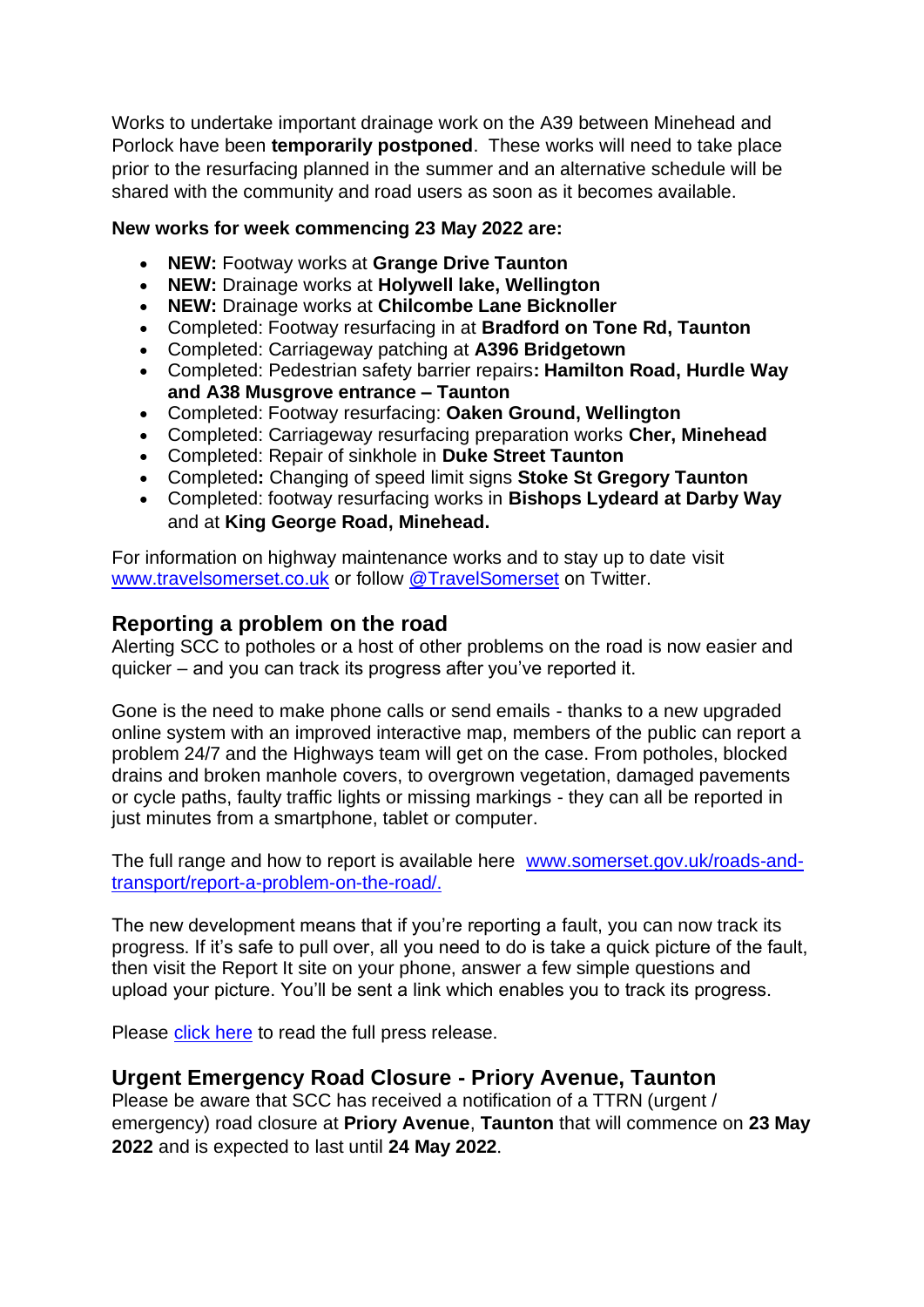The contractor has indicated that access for Emergency Services through the site **is not permitted** on this occasion.

Please [click here](https://one.network/?tm=128669030) to visit the one.network map and diversions.

# **National Highways**

**Supplementary Consultation launched on A358 Dualling Project National Highways is consulting on design changes for the proposed upgrade to the A358 between Taunton and Southfields roundabout.**

The consultation will run from Tuesday 24 May until **11.59pm on Sunday 26 June 2022.**

National Highways is looking to upgrade approximately 8.5 miles (13.6 km) of the A358 to a high-quality and high-performing dual carriageway. Since the 2021 consultation changes have been made to the preliminary design which will improve safety and access to local roads and reduce the impact on communities, the environment and the local landscape.

Your feedback will help National Highways develop the application for a Development Consent Order (DCO), the type of planning permission needed for the scheme.

When the supplementary consultation opens on 24 May you will be able to find out more about the proposals and have your say, by visiting National Highways' online exhibition or one of the consultation events. The project team will be on hand at faceto-face events and webinars to answer your questions.

#### **Consultation Events in Person (from 11.00am – 8.00pm)**

- **Thursday 26 May** Monks Yard (Conference Room) Ilminster (TA19 9PT)
- **Wednesday 8 June** Somerset County Cricket Club (TA1 1JT)
- **Saturday 11 June** Taunton Racecourse, (TA3 7BL)

Please [click here](https://nationalhighways.co.uk/our-work/south-west/a358-taunton-to-southfields/) to read the full press release.

# **Step Up Somerset**

## **Employment advice service coming to a location near you**

Looking for work, new skills and training opportunities or information on how to grow your business? Would you like to try out digital equipment to find out what might suit you? Then come and visit the new Step Up to Mobile Outreach service which is coming to a location near you.

The Step Up to Mobile Outreach service's events will be held at the following venues, **between 10am and 2pm** on the relevant date:

- Tuesday 24 May **Williton** SWT Car Park,
- Wednesday 25 May **Watchet** The Esplanade,
- Thursday 26 May **Bishops Lydeard** Village Hall Car Park.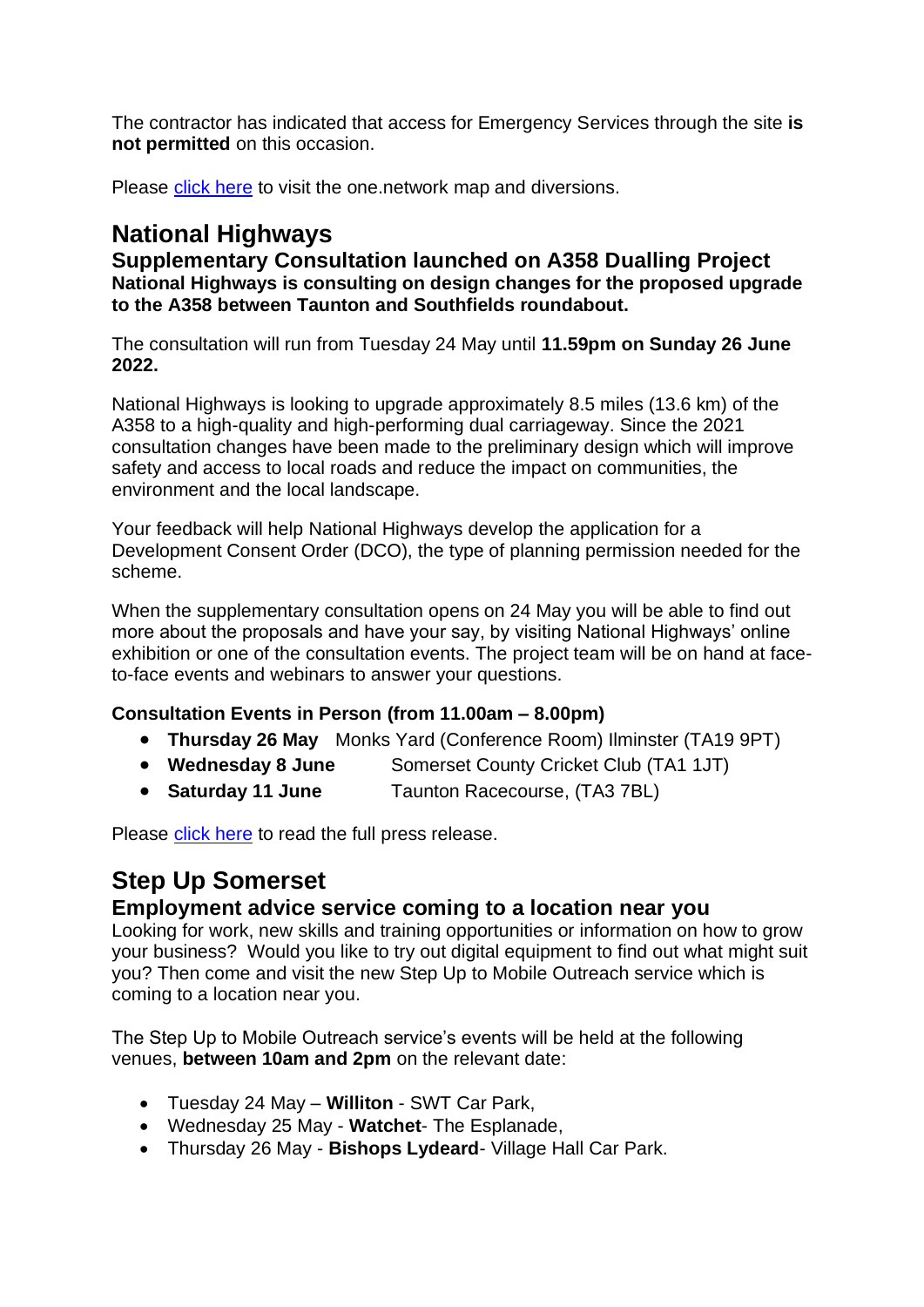Keep an eye on the Step-Up Somerset website at [Events \(stepupsomerset.org.uk\)](https://www.stepupsomerset.org.uk/events) for updates on the dates and locations of upcoming events for a chat or contact **0330 12227015**.

# **Exmoor National Park Authority (ENP) Green Space Dark Skies: Exmoor**

In May, as part of the [UNBOXED: Creativity in the UK festival,](https://unboxed2022.uk/) outdoor arts company Walk the Plank is working with local people, artists and community groups to create beautifully choreographed and accessible gatherings in Dartmoor and Exmoor. These joyful and participatory artworks will be created at dusk by volunteer 'Lumenators' and captured on film for all to see afterwards.

[Green Space Dark Skies](https://www.greenspacedarkskies.uk/) is a series of 20 large-scale outdoor artworks in the UK's most outstanding landscapes as part of *UNBOXED: Creativity in the UK*. It runs from April to September 2022 and is a once-in-a-lifetime national celebration of creativity connecting the people and places that make the UK special.

The Exmoor Green Space Dark Skies event will take place on **28 May,** and everyone is welcome to register for free to take part at [www.greenspacedarkskies.uk/events/exmoor-np.](http://www.greenspacedarkskies.uk/events/exmoor-np)

Please [click here](https://www.exmoor-nationalpark.gov.uk/about-us/press-room/press-room/news-2022/green-space-dark-skies-exmoor) to read the full press release.

#### **Appeal Launched to Create Moor Meadows**

A new [CareMoor for Exmoor](https://www.exmoor-nationalpark.gov.uk/caremoor/caremoor-welcome/sowing-the-seeds-appeal) appeal has launched to help raise funds for meadow creation in the National Park. It follows a 97 per cent drop in wildflower meadows nationwide since the second world war.

Meadows provide important food and homes for a diverse range of species, including many pollinator insects, small mammals, bats and birds, and are a rich carbon store. They help improve connectivity between habitats and can be a valuable source of forage for livestock, supporting traditional skills such as haymaking.

Donations to the appeal will support the new **Exmoor Sowing the Seeds** project - a collaboration between Exmoor National Park Authority (NPA), FWAG South West and Devon Wildlife Trust, with support from South West Water and Natural England, to collect and distribute wildflower seed locally.

Please [click here](https://myemail.constantcontact.com/News-from-Exmoor-National-Park--APPEAL-LAUNCHED-TO-CREATE-MOOR-MEADOWS.html?soid=1102765974837&aid=ZQt9MH9AsgA) to read the full press release.

# **Quantock Landscape Partnership Scheme (QLPS) Community Archaeology at Crowcombe Court**

Remember last summer when archaeology volunteers helped to identify a previously unknown Bronze Age enclosure on top of Cothelstone Hill? Well, this year the team will be back out on the hills, and once again need your help, this time on the hunt for the lost medieval manor house of Crowcombe.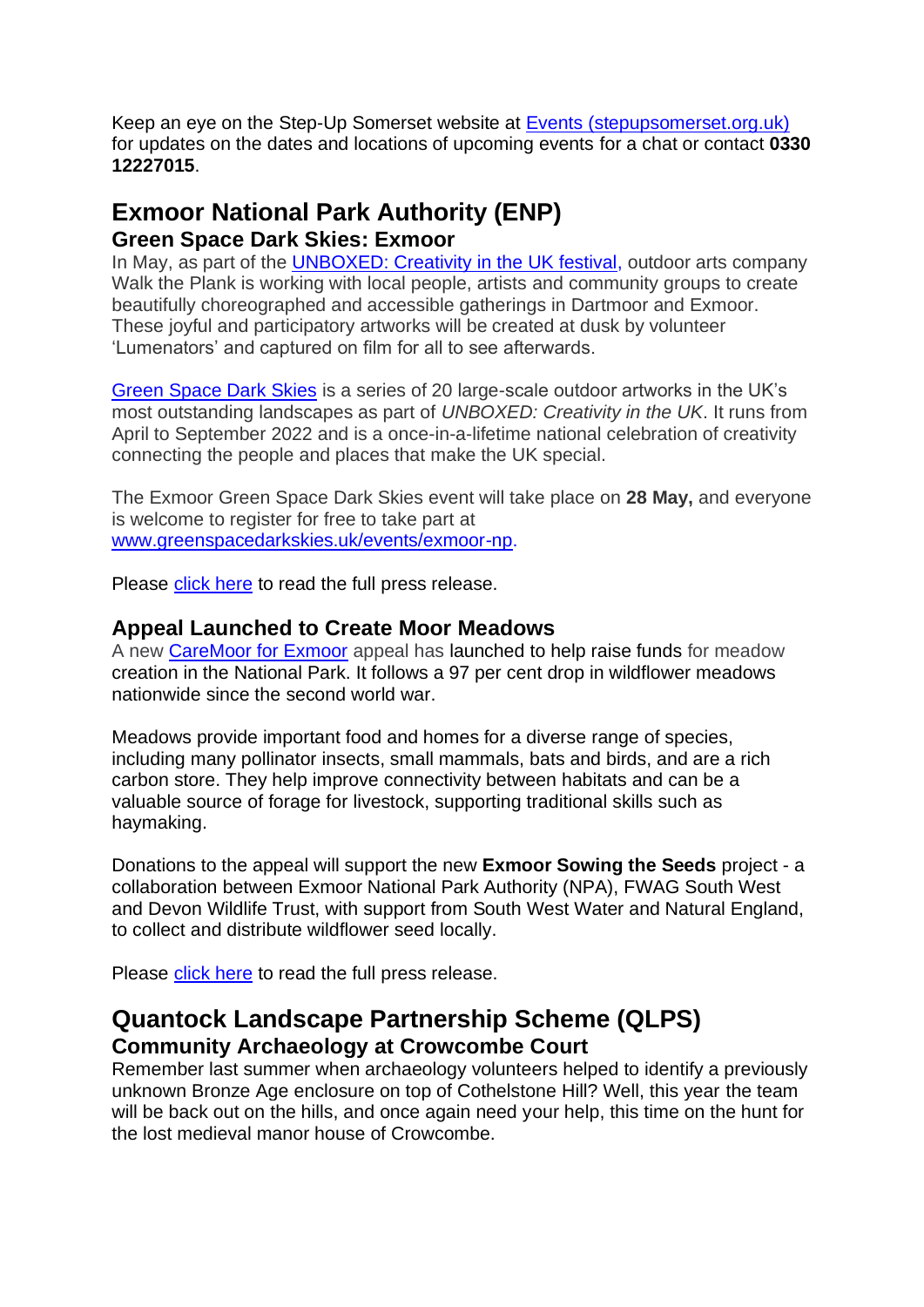The manor house is believed to have originated in the 13th century but was pulled down in 1724 and its exact location is uncertain. Together with archaeologists from Context One Heritage & [Archaeology,](https://www.facebook.com/contextone/?__cft__%5b0%5d=AZXktRg9UC3oQ-VTQ4KqpNiJ_6uNCB3OIbqFFuMPsmRjcWaD9Vh1aCF40JvJn4b8gNEKIfR-mR8gt3rXszwoBLA5vi6dJmi4nTHIeIc1MOyB4sK071_Wtq-_qhIkRxNhry_IRQgv5zmGg8yoNTkeDqwq&__tn__=kK-R) QLPS will be excavating in the grounds of Crowcombe Court between **29 June and 15 July** in an attempt to pin down the manor site and understand its development.

No experience is necessary; there are varied roles for volunteers of all abilities and levels of experience. So if you would like to be involved, [click](https://qlps.org/community-archaeology-at-crowcombe-court-summer-2022-how-to-get-involved/?fbclid=IwAR2MiNfb_1IvsRzrw8TDlv2YeOldcPhlbp2U_b_jmnZ0wTvCTMRg9BC_9w8) this link for more details.

# **Devon and Somerset Fire & Rescue Service (DSFRS) Preventing the main causes of death on the roads**

Throughout the South West DSFRS has seen an alarming rise in fatal road traffic collisions.

There are five main causes of death on the road. These are known as the fatal five:

- speeding
- not wearing your seatbelt
- distractions using your mobile or a hand-held device
- drink and drugs
- careless and inconsiderate driving.

Irresponsible driving doesn't just risk your life, but the lives of others too. It's better to be safe than sorry. Please [click here,](https://www.dsfire.gov.uk/safety/on-the-road/driving-safety) to find top tips on how to avoid these dangers and make sure that you're staying safe whilst driving.

# **Community Support – What help is out there? Voluntary and Community Sector Support**

# **Department for Business, Energy and Industrial Strategy Are you eligible for the Boiler Upgrade Scheme from April 2022?**

On 23 May 2022 a new grant scheme for homeowners upgrading from gas boilers to either an Air Source Heat Pump (ASHP) or a biomass boiler may be eligible for a grant of £5,000, or £6,000 if upgrading to a Ground Source Heat Pump (GSHP).

The government will provide grants to encourage property owners to install low carbon heating systems such as heat pumps, through the Boiler Upgrade Scheme (BUS). These grants will help property owners overcome the upfront cost of low carbon heating technologies.

The scheme will be open to domestic and small non-domestic properties in England and Wales. It will run from 2022 to 2025.

Please [click here](https://www.gov.uk/guidance/check-if-you-may-be-eligible-for-the-boiler-upgrade-scheme-from-april-2022?msclkid=d53e6753af6a11ec8609ab845fd2b2ca) to find out more.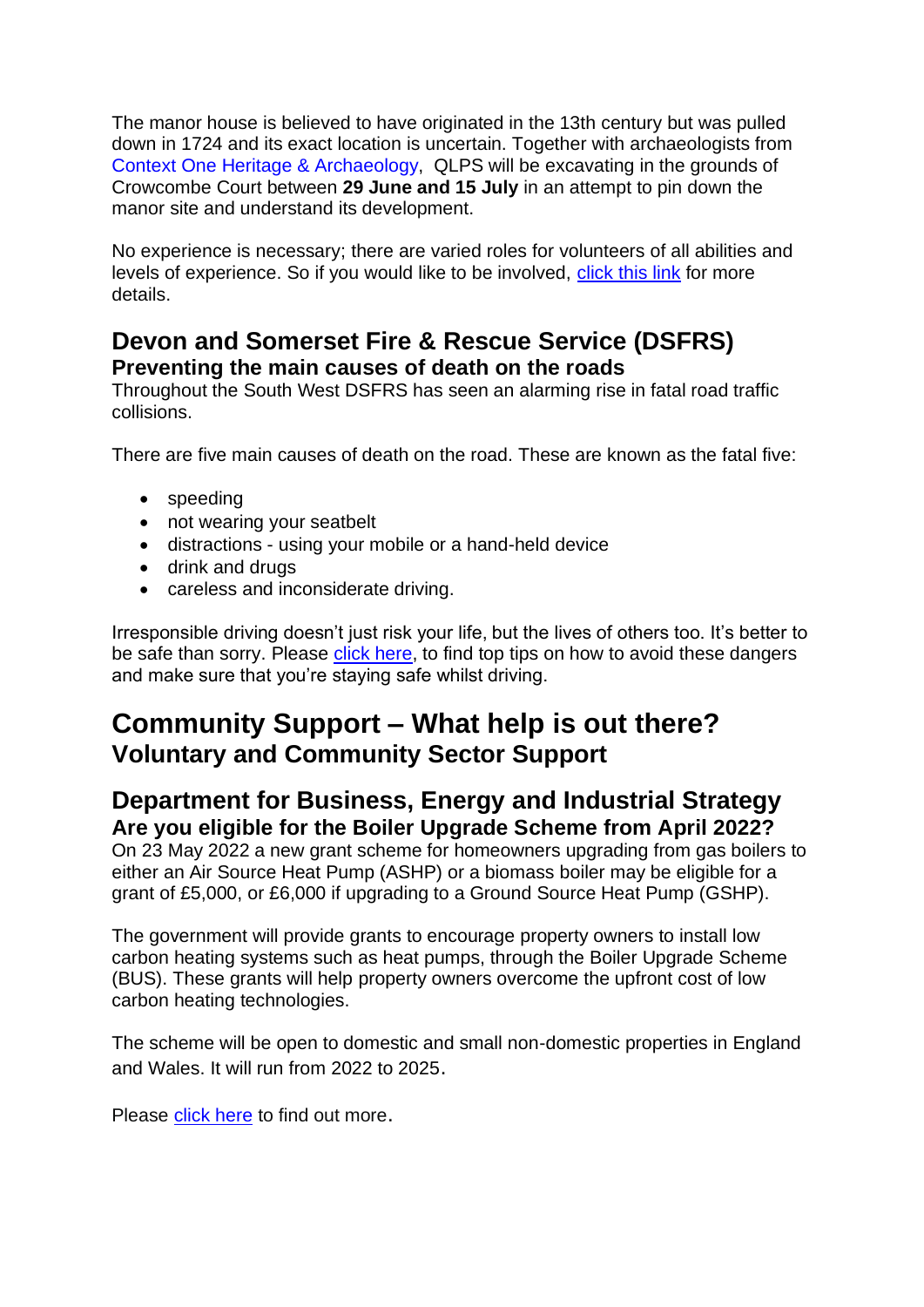# **Somerset Activity Sports Partnership (SASP) Reminder - Crime Prevention through Sport Fund**

The Crime Prevention Through Sport Fund aims to support projects that use sport and physical activity to reduce violence, crime and anti-social behaviour. This fund is for projects that focus on using activity as a tool to engage and support young people up to the age of 25. Applications that use sport in its widest sense including traditional, informal sports and activities will be considered and encouraged to apply.

SASP are keen to receive applications from the following areas this year: Bridgwater, Yeovil, Taunton, Wellington and Minehead.

SASP are proud to be working in partnership with [Wesport](https://www.wesport.org.uk/) to deliver the Crime Prevention through Sport Fund commissioned by Avon & Somerset Constabulary. Together this partnership will endeavour to support projects that have a considered approach to supporting young people who are involved or are at risk of being involved in criminal activity.

Deadline for applications is noon on **Monday 6 June 2022**. Please [click here](https://www.sasp.co.uk/crime-prevention-fund?fbclid=IwAR18QxnAULNENOH5ymOrvSbwKMZzpE5xBj4bi5R-_rfIGVsLuftEJ93-WEk) for more information.

# **Somerset Community Foundation Reminder - Growing Grants**

Somerset County Council (SCC) has set up Growing Grants to support communityled food projects that make healthier food affordable for everyone.

Growing Grants will support projects that involve:

- growing food as a community effort
- educating local people about healthy food and nutrition
- teaching and supporting people in your community how to shop and cook healthier
- serving balanced and nutritious communal meals
- using food and growing projects to help connect local people to each other
- building networks of community-led food projects.

Groups can usually apply for a grant of between £500 and £5,000, which would need to be spent within 12 months[MS1].

You must submit your application by **5pm Friday 10 June 2022.** SCF will not consider any applications submitted after that date.

Please [click here](https://somersetcf.org.uk/growing) to read the full press release.

## **Community Council for Somerset (CCS) Another chance to apply for the Somerset Food Resilience Grant**

A new Food Resilience grant fund is being provided to help Somerset communities that support or directly work to develop food resilience. Any community group, charity, organisation, and agency in Somerset can apply for a maximum of £2,000.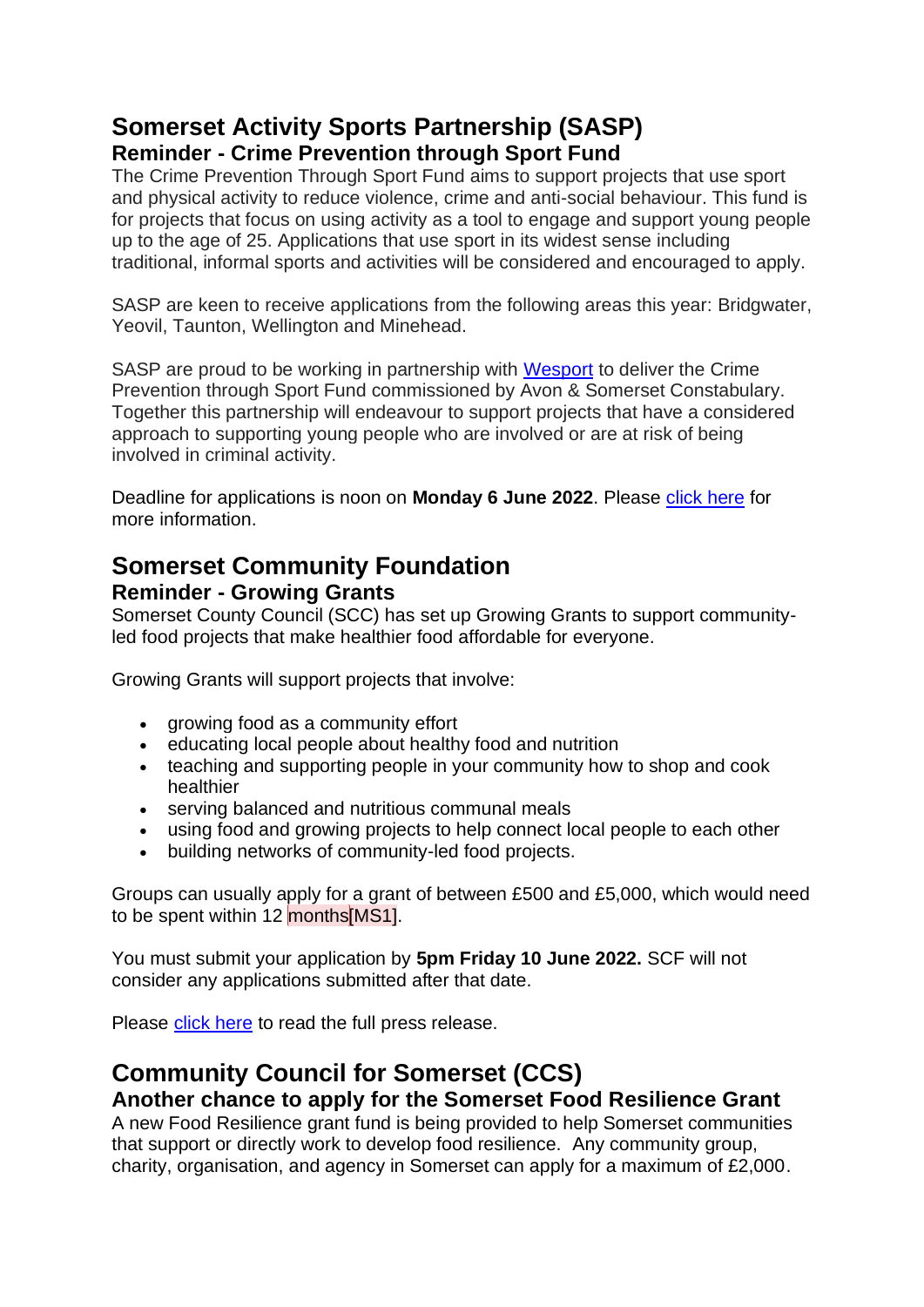The deadline for applications has been extended to the **31 May 2022** - or when the fund runs out. The grant is funded by Somerset County Council and provided by Smart Communities Ltd.

Please [click here](https://smartcommunities.online/new-food-resilience-grant-fund/) to find out more and make an application.

# **Spark Somerset Job Vacancies**

There are currently 3 vacancies at Spark Somerset, an organisation that supports charities and community groups.

For further information about the vacancies (and other charity jobs in Somerset), visit [https://sparksomerset.org.uk/latest/jobs.](https://sparksomerset.org.uk/latest/jobs)

# **Health and Welfare Hypertension Day (17 May) Blood pressure monitors available in Somerset Libraries**

More than two hundred blood pressure monitor kits are available for loan from libraries in the county to raise awareness of high blood pressure and to coincide with World Hypertension Day which was on 17 May.

About 3 in 10 adults in Somerset have high blood pressure but 1 in 10 don't know it. It is a major risk factor for Cardiovascular Disease (CVD) and significantly increases the risk of having a heart attack or stroke, but early detection and treatment can help people live longer, healthier lives.

The blood pressure monitor kits include an information leaflet that explains how to check your blood pressure at home and what to do with the results – measuring blood pressure at home can be very useful to give a more accurate picture of what a person's blood pressure is like. The monitors can also detect an irregular heartbeat which is another risk for CVD.

For anyone who is not a library member it is really easy to join, either call into your local branch or go online at: <https://lwc.ent.sirsidynix.net.uk/custom/web/registration/>

Please [click here](https://somersetnewsroom.com/2022/05/17/over-two-hundred-blood-pressure-monitors-available-in-somerset-libraries/) to read the full press release.

# **Clintons Catch Up**

# **Healthy Lifestyle Choices – Dementia Action Week**

Making healthier lifestyle choices can help prevent dementia. It's never too early to start. Clinton explains some of the choices we can make in his latest [video.](https://www.youtube.com/watch?v=-tMPJ4mAevo)

## **Living safely with respiratory infections including COVID-19**

The Government has [published important advice](https://newsletters.onyx-sites.io/?mailpoet_router&endpoint=track&action=click&data=WyI2NjM2IiwidHRzeGVycTFtamtrY29nMGtvOGcwZ2trODRvZ2t3YzAiLCIxNDE5IiwiMTA5MGQ5NzhlMTg5IixmYWxzZV0) for people with symptoms of respiratory infections, such as COVID-19; people with a positive COVID-19 test result and their contacts; and advice on safer behaviours for everyone.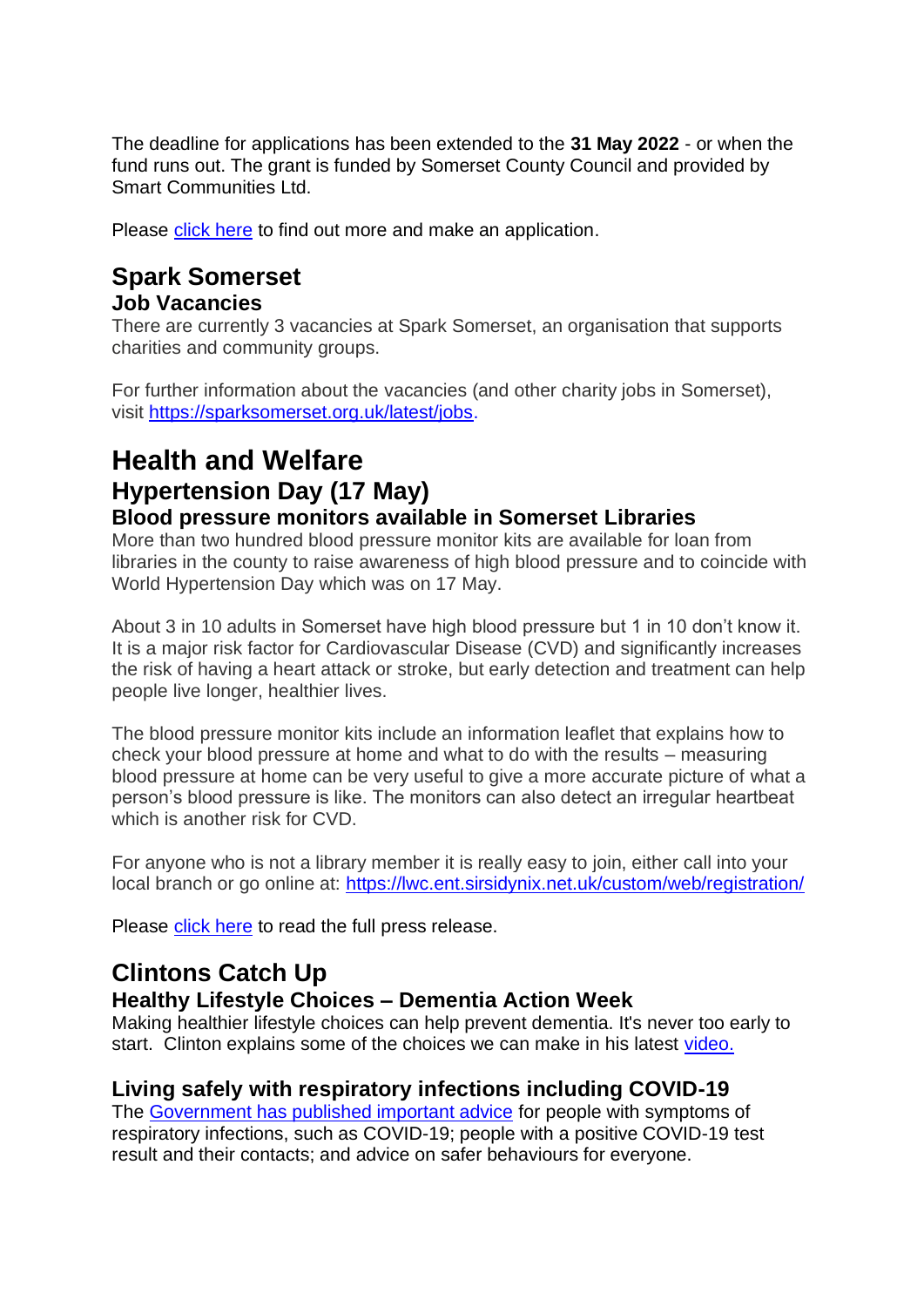There are simple things you can do in your daily life that will help reduce the spread of COVID-19 and other respiratory infections, such as flu and protect those at highest risk.

Things you can choose to do are:

- Get vaccinated.
- Wear a face covering or a face mask.
- Let fresh air in if meeting others indoors.
- Stay at home if you have [symptoms](https://newsletters.onyx-sites.io/?mailpoet_router&endpoint=track&action=click&data=WyI1MjEiLCIxbWRhbWxvZnRhbjRnb2d3ODRrZ2s0azhzOHdzd3c0YyIsIjE0MTciLCI3MDMyNWYxYzNmODEiLGZhbHNlXQ)
- Cover your coughs and sneezes
- Practise good hygiene:

If you have symptoms of a respiratory infection, such as COVID-19, and you have a high temperature or do not feel well enough to go to work or carry out normal activities, you are advised to try to stay at home and avoid contact with other people.

Please [click here](https://www.gov.uk/guidance/people-with-symptoms-of-a-respiratory-infection-including-covid-19#what-to-do-if-you-have-symptoms-of-a-respiratory-infection-including-covid-19-and-have-not-taken-a-covid-19-test) to read the guidance on what to do if you have symptoms but have not taken a test.

#### **Spring Booster Jabs**

SCC's Public Health team is urging older and more vulnerable residents to take up the offer of a free, further COVID-19 booster vaccine.

The Joint Committee on Vaccination and Immunisation (JCVI), as part of its latest review of the UK vaccination programme, has recommended an additional spring booster dose for our most vulnerable individuals. People aged 75 years and older, residents in care homes for older people, and those individuals aged 12 and over with weakened immune systems, are being offered a spring booster of coronavirus (COVID-19) vaccine.

The Spring Booster is being rolled out for these groups of people because they are at higher risk of developing severe complications from COVID-19. Protection from their previous vaccinations may be lower and may decline more quickly over time. If the number of infections increases over the summer, this booster should help to reduce their risk of developing serious illness and being admitted to hospital with COVID-19.

Across Somerset, there are more than 80 thousand people eligible to receive their spring booster. They will be contacted by the NHS when it is their turn to receive the vaccine, although anyone eligible who has had six months since their last booster can also go online to book through the [National Booking System](https://bit.ly/SomersetCovidBookings) or by calling 119 for an appointment.

There are also plenty of walk-in appointments available across the county. Please check the local NHS website: [COVID-19 vaccinations in Somerset](https://www.somersetccg.nhs.uk/covid-vaccines/) to find clinics in your area or use the national portal to find a clinic: [www.nhs.uk/grab-a-jab.](https://newsletters.onyx-sites.io/?mailpoet_router&endpoint=track&action=click&data=WyI1MjEiLCIxbWRhbWxvZnRhbjRnb2d3ODRrZ2s0azhzOHdzd3c0YyIsIjEzOTkiLCJhYjE5NmExNWJkMmUiLGZhbHNlXQ)

NHS staff are ready to welcome you whether it's for your first, second, or third dose.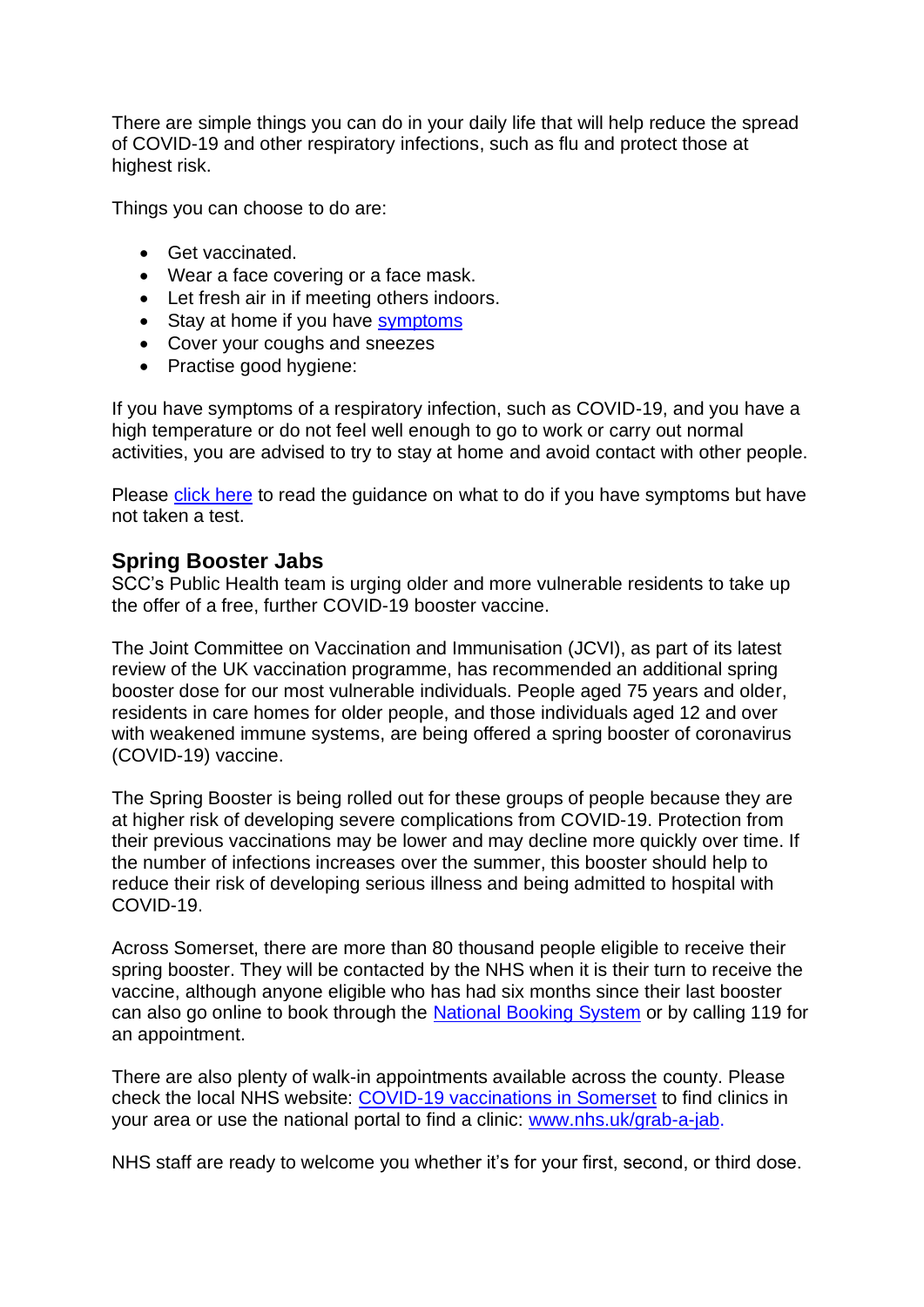# **Coronavirus Helpline Update**

In line with the lifting of Government restrictions the Coronavirus Support Helpline is now closed having taken over 18,000 calls from Somerset residents who needed help during the pandemic.

Anyone in need of Coronavirus-related support should contact their local authority from now on:

**Somerset West and Taunton Council** call **0300 304 8000 Mendip District Council** call **0300 303 8588 Sedgemoor District Council** call **0300 303 7800 South Somerset District Council** call **01935 462462 Somerset County Council on 0300 123 2224**

## **Need to seek help?**

If you, or someone you know are feeling like things are too much, please know that you / they don't have to be alone. Here are some numbers of organisations that can help:

- Samaritans 116 123
- CALM 0800 58 58 58
- ChildLine 0800 1111
- Anxiety UK 03444 775 774
- Mind 0300 123 3393
- Somerset Domestic Abuse helpline 0800 69 49 999

# **Crime / Safeguarding Avon and Somerset Police (ASP)**

## **Operation Sceptre – Keeping weapons off the street**

This week (16-22 May) ASP are engaged in Operation Sceptre, an intensified focus on enforcement, education and engagement around knife crime. The twice-yearly operation, which is led and co-ordinated by the National Police Chief's Council (NPCC) and involves police forces across the UK, builds on the prevention and enforcement work police carry out all year round to keep people safe from knife crime.

Police cadets and leaders have been working with police officers and police community support officers (PCSOs) ahead of the Op Sceptre week of action to check that stores are complying with their legal responsibilities around the sale of knives to under 18s.

Knife crime includes any crimes that involve the use of a sharpened weapon or blade. It is illegal to sell a knife to or buy a knife from anyone who is under 18 years old. Self-protection is not a reasonable excuse for carrying a weapon and possession of a knife carries a prison sentence of up to 4 years (5 years in Scotland) even if it's not used.

Please [click here](https://www.avonandsomerset.police.uk/news/2022/05/keeping-weapons-off-the-streets/) to read the full press release.